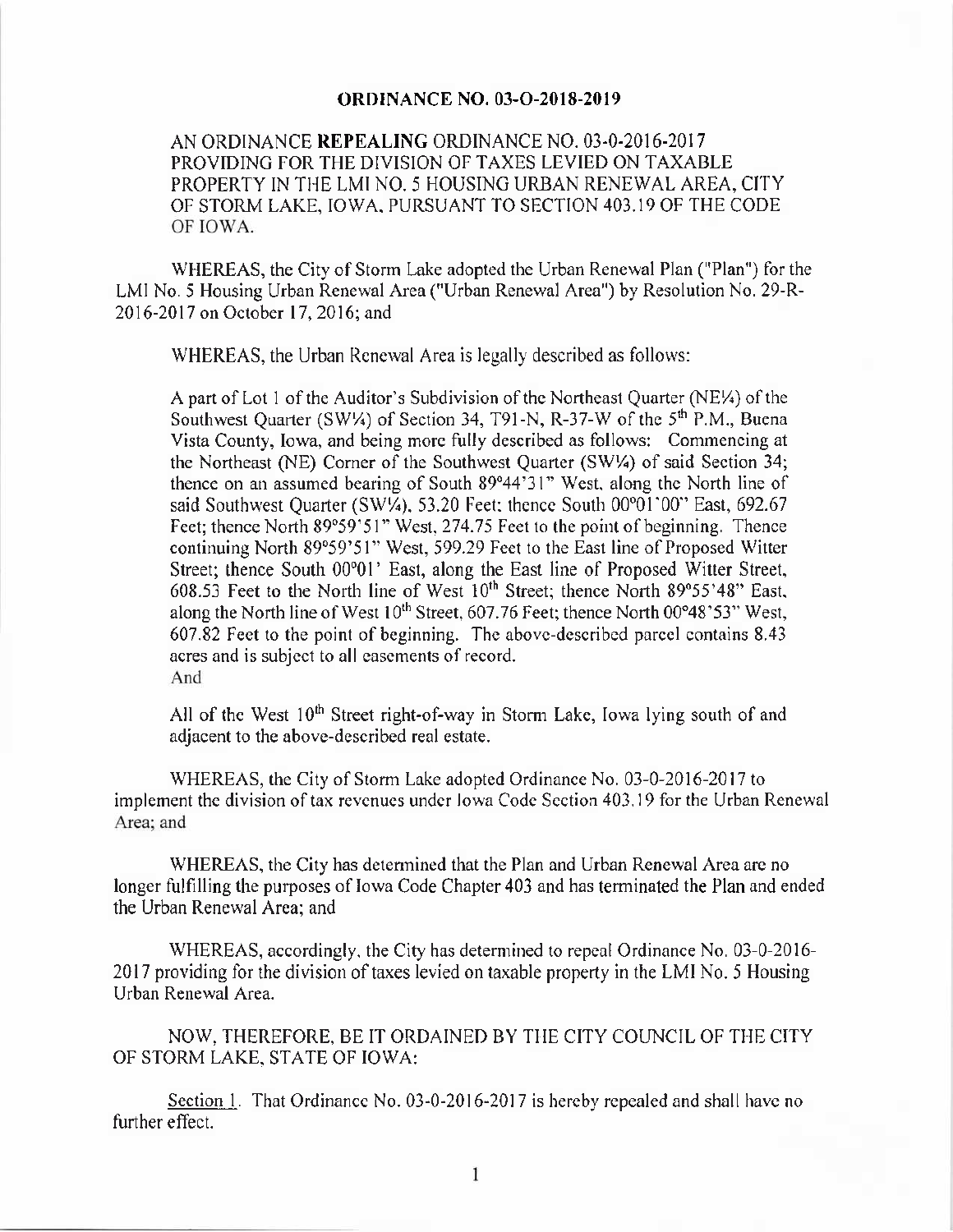Section 2. All ordinances or parts of ordinances in conflict with the provisions of this Ordinance are hereby repealed.

Section 3. This Ordinance shall be in effect after its final passage, approval and publication as provided by law.

PASSED AND APPROVED the 17 day of September, 2018.

Mulia Vorn<br>Michael Porsch, Mayo

ATTEST:

Marna H. M Mayra A. Martinez, City Clerk

Read First Time: <u>August 6</u> 2018<br>Read Second Time: August 20, 2018 Read Second Time: August 20 , 2018 Read Third Time: September 17, 2018 , 2018

| Vote for passage: |  |
|-------------------|--|
| Vote for passage: |  |
| Vote for passage: |  |

PASSED AND APPROVED: September 17, 2018.

I, Mayra A. Martinez, City Clerk of the City of Storm Lake, State of Iowa, hereby certify that the above and foregoing is a true copy of Ordinance No. 03-O-2018-2019 passed and approved by the City Council of the City at a meeting held September 17, 2018, signed by the Mayor on September 17, 2018, and published in the Storm Lake Times on September 28, 2018.

<u>H. Ma</u> City Clen**t**, City of Storm Lake, State of Iowa

SEAL)

01493251- 1111149- 093